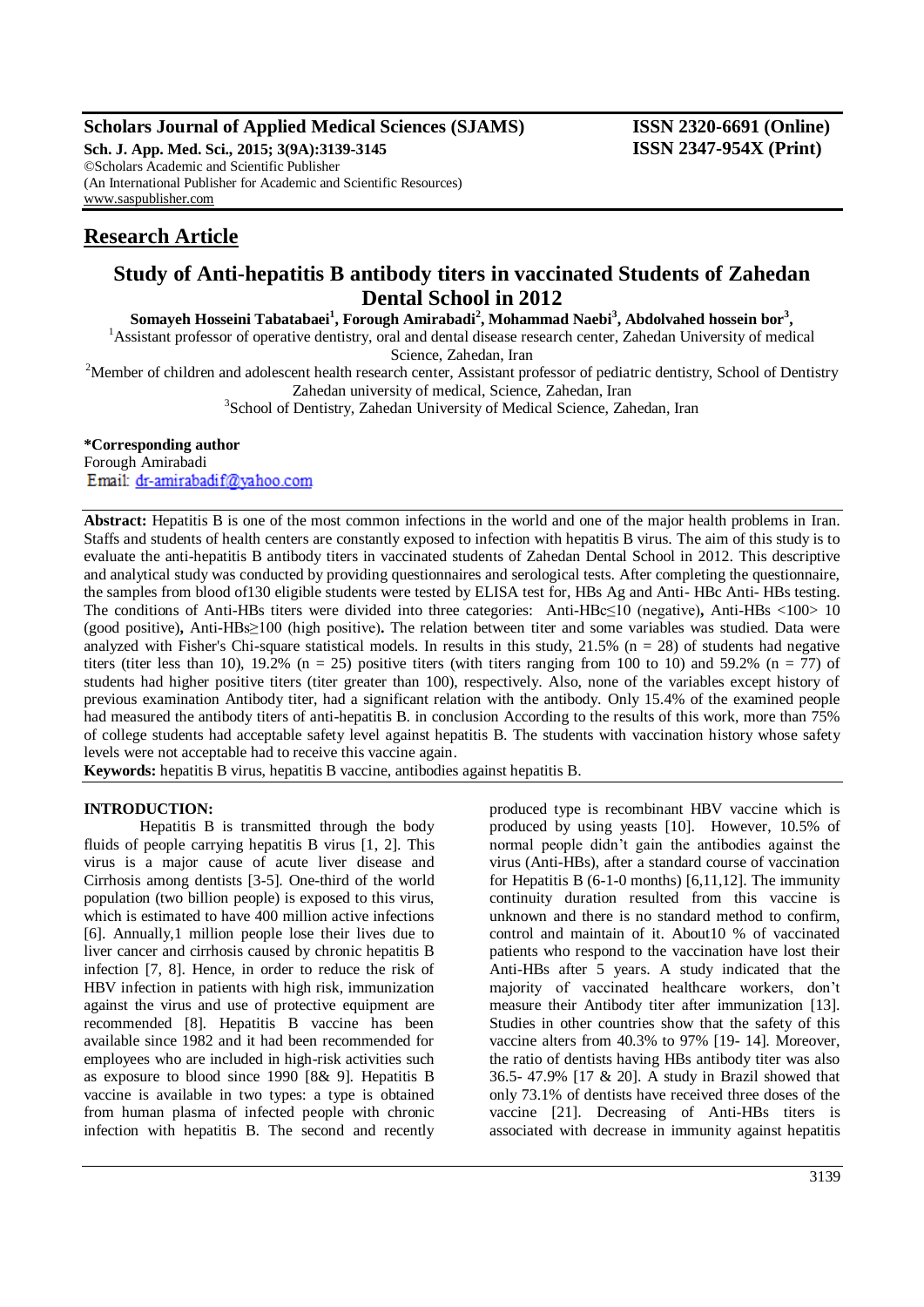B, and in this way, vaccination programs will not have their own affect, virtually. Hence, measuring the immune antibody titer in high risk population groups of the society, in order to estimate their safety and determine the best protocol revaccination is useful in these groups [10].While there is limited information about affected factors in the success of HBV vaccination and immune status of dentists [22].

Due to its importance and high prevalence of the infection in developing countries, the aim of this study was to investigate the Anti-HBs titers, in vaccinated students of Zahedan Dental School in 2012. In a study conducted by Vera Lucia et al. in Brazil in 2010, only 73.8 % of dentists had been received three doses of the vaccine and only 14.8 % of these patients, did antibody titers check after being received three doses of vaccine [22].

In the study of Hofman *et al.;*, developed in 2009, the indicators of success hepatitis B vaccination in healthcare workers in Germany were investigated, in this study, the incidence of HBV infection and clinical illness HB in people with the full course of HB vaccination was examined [23].

In Nagao *et al.*; infection of HBV and HCV were investigated among dental staff of Japan. In this study, 141 people (including dentists, hygienist's dental co-Dental) were examined, and Anti-HBs, HBs Ag Anti-HCV, Anti-HBc of these people were measured by a surgeon [24]. In the work of Tanzi in 2000, the survival of antibodies induced by vaccination against hepatitis B in 445 immune men against the disease, were examined [25].

Barash *et al.;* studied the state of Anti HBs titers in vaccinated healthcare staffs, and HBs Ag, Anti HBc, Anti HBs were measured in this study [13]. In order to evaluate the response to hepatitis B vaccine in health personnel, a survey was carried out by Alimonos[26],

# **Methods and Materials:**

This Analytical, descriptive and cross-sectional work has been conducted using questionnaires and Serological testing. There were 245 dental students, among them 130 student participated on the test

voluntary, on the basis of entry and exit criteria, who were 94 (72.3%) male and the rest were female. Entry criteria: Vaccinated students of Zahedan Dental School who have received a minimum standard of vaccination for Hepatitis B (6-1-0).Exclusion criteria: patients with systemic diseases or conditions of weakening the immune system, people who use depressant drugs or immune reminder vaccines. People with HBs Ag and Anti HBc, those didn't agree with test, were excluded. Designed questionnaire included: demographic characteristics such as age, weight, gender, medical history, history of medicine, smoking history, history of needle stick, hepatitis history of main family members, a history of immunoglobulin hepatitis B consumption, reminder vaccination, injection of the full course vaccine, the date of last antibody titer vaccination in the past and measurement history, history of blood transfusions or other blood products, dental works, hospitalization, blood spraying in mucus, alcohol and psychoactive materials use. After completing questionnaires by students, 5 cc of students' blood were taken and the samples in the tubes with gel, were sent to the blood transfusion service in standard conditions in order to measure HBc Ab, HBs Ag, Anti- HBs titers. Testing was performed through ELISA and HBc Ab, HBS Ag, Anti-HBs titer were done numerically. Accordingly, the considered people were divided into three categories: lack of response (antibody titer less than 10 MLU  $/$  ml), with a positive response (with antibody titers between 10 and 100 and equal with any values) with excellent response (titer of 100) respectively. In this work a continuous quantitative variable convert to ranking variables and almost all their assessing is implemented in two independent groups. To measure the difference between the two groups, chi-square statistic test is used and analyzing the differences in titration ranks between the two groups in the chi-square is done indirectly. All analyzes were performed using SPSS, 16 version.

#### **Results& Discussion:**

According to Table 1, Anti-HBs measurement and titration were performed on all participants, who 28 patients (21.5%) had titer less than 10 (unanswered), 25 people (19.2%) with a titer between 10-100 (yes, ok response) and 77 people (59.2%) had a titer greater than 100 (excellent) respectively.

| Tavit-T. Distribution and Abundance of the And-TDs |               |                   |  |  |  |  |  |  |
|----------------------------------------------------|---------------|-------------------|--|--|--|--|--|--|
| Abundance                                          | <b>Number</b> | <b>Percentage</b> |  |  |  |  |  |  |
| Anti                                               |               |                   |  |  |  |  |  |  |
| <b>HBs</b> titer                                   |               |                   |  |  |  |  |  |  |
| Less than 10                                       | 28            | 21.5 %            |  |  |  |  |  |  |
| Ranging between $10 - 100$                         | 25            | 19.2 %            |  |  |  |  |  |  |
| More than 100                                      |               | 59.2 %            |  |  |  |  |  |  |

**Table-1: Distribution and Abundance of the Anti-HBs**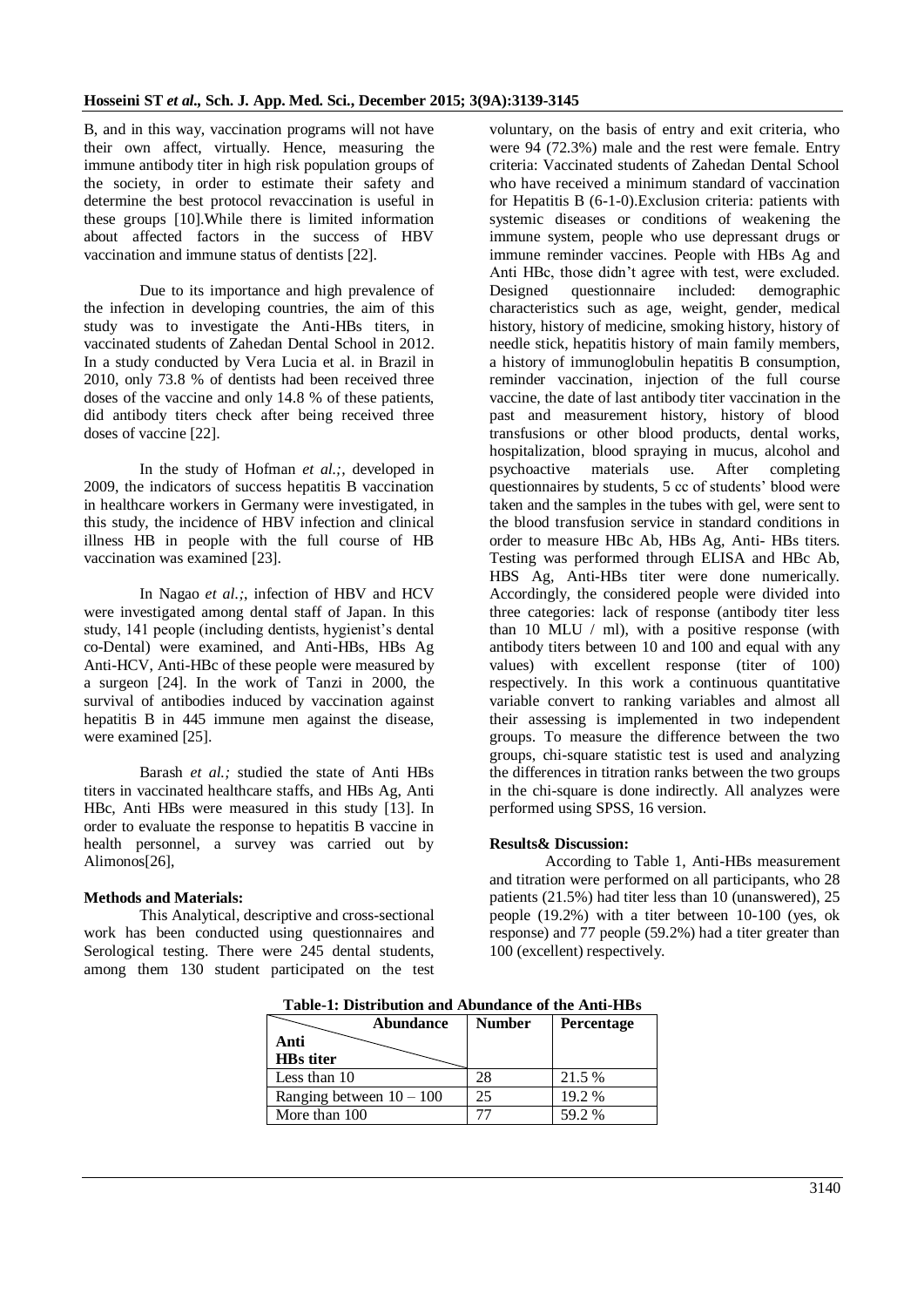#### **Hosseini ST** *et al.,* **Sch. J. App. Med. Sci., December 2015; 3(9A):3139-3145**

Table 2 shows that, about 41.5 % (54 people) of men and 17.7 % (23 people) of women had HBs titer more than 100, which according to the ratio of women to men in the study (1 to 3),approximately, this amount of titer is the same among women and men. In addition, the chi-square test was based on this similarity as well , and no significant statistical difference was observed between the two genders. (Pval> 0.05).

| Percentage<br>Percentage<br>number<br>percentage<br>number |
|------------------------------------------------------------|
|                                                            |
| 72.3<br>54<br>94<br>41.5                                   |
| 17.7<br>27.7<br>23<br>36                                   |
| 130<br>100<br>59.2<br>$\overline{\phantom{a}}$             |
| 19.3                                                       |

|  |  | Table 2: The relation between Anti-HBs titers based on the participants gender |  |
|--|--|--------------------------------------------------------------------------------|--|
|  |  |                                                                                |  |

 $Pval = 0.41$ 

In Table 3, it has been shown that, 12 participants in the plan were smokers. Distribution of the smokers was divided into three groups, based on the Anti-HBs titers. This distribution shows no not worthy difference between these groups. Note that, this distribution is such that there is no considerable

difference even with non smokers, as well. Furthermore, statistical Fyshrhych test on the distribution shows no significant differences between smokers and non-smokers in these three groups (Pval> 0.05).

| Table 3: The relation between Anti-HBs titers and smoking in participants |  |  |  |  |  |
|---------------------------------------------------------------------------|--|--|--|--|--|
|---------------------------------------------------------------------------|--|--|--|--|--|

| Anti-Hbs titer | Less than 10 |            | $10 - 100$ |            |        | More than 100 |            | <b>Total</b> |  |
|----------------|--------------|------------|------------|------------|--------|---------------|------------|--------------|--|
|                | number       | percentage | number     | Percentage | number | percentage    | number     | Percentage   |  |
| <b>Smoking</b> |              |            |            |            |        |               |            |              |  |
| Yes            |              | 3.8        |            | 2.3        |        | 3.1           | $\sqrt{2}$ | 9.2          |  |
| N <sub>o</sub> | 90.8         | 18         | 56.2       | 72         | 16.9   | 22            | 17.7       | 23           |  |
| Total          | 100          | .30        | 59.2       | 77         | 19.2   | 25            | 21.5       | 28           |  |

Based on the results set in Table 4, the number of people with a history of dental practice and a titer more than 100is approximately equal with number of people who have had similar titer, despite not having dental work, and this means that at least in the

examined samples of this work, there is no difference between the rate of titration of blood and dental work or lack of it. As well as, Chi-square test did not show any considerable difference between the two groups (P> 0.05).

| Anti-Hbs titer |        | Less than 10 |        | $10 - 100$ |        | More than 100 |        | <b>Total</b> |  |
|----------------|--------|--------------|--------|------------|--------|---------------|--------|--------------|--|
| <b>History</b> | Number | percentage   | number | Percentage | number | percentage    | number | Percentage   |  |
| Of dental      |        |              |        |            |        |               |        |              |  |
| surgeries      |        |              |        |            |        |               |        |              |  |
| Yes            |        | 11.5         | 16     | 12.3       | 43     | 33.1          | 74     | 56.9         |  |
| No             |        | 10           |        | 6.9        | 34     | 26.2          | 56     | 43.1         |  |
| Total          | 28     | 21.5         | 25     | 19.2       | 77     | 59.2          | 130    | 100          |  |

**Table 4: Relation between participants Anti-HBs titers and dental work history**

In Table 5, it is considered that, 28.5 % of the participants in the project have had a history of hospitalization, and 14.6 % had titer higher than 100.Considering the number and the percentage of the people with hospitalization history, it can be understood

that, half of these subjects  $(44.6\% \text{ of } 71.5 \%)$  were set in this rate of titration. Chi-square statistical test showed no significant differences in distribution between the ranks of two groups.

|  | Table 5: The relation between participants Anti-HBs titers and history of hospitalization |
|--|-------------------------------------------------------------------------------------------|
|  |                                                                                           |

| TWAIL LI TIIN LAININGI ALAMA ANTI MITTAMI ANTIMATIN TIINI TITA MAAN MITA INAAN TIIDA LAININGI AMA |              |            |            |            |                          |               |        |              |  |
|---------------------------------------------------------------------------------------------------|--------------|------------|------------|------------|--------------------------|---------------|--------|--------------|--|
| Anti-Hbs titer                                                                                    | Less than 10 |            | $10 - 100$ |            |                          | More than 100 |        | <b>Total</b> |  |
| <b>History</b>                                                                                    | Number       | percentage | number     | percentage | number                   | percentage    | number | percentage   |  |
| Of hospitalization                                                                                |              |            |            |            |                          |               |        |              |  |
| Yes                                                                                               | 13           | 10         |            | 3.8        | 19                       | 14.6          | 37     | 28.5         |  |
| N <sub>o</sub>                                                                                    | 10           |            | 20         | 15.4       | 58                       | 44.6          | 93     | 71.5         |  |
| Total                                                                                             | 28           | 21.5       | 25         | 19.2       | $\overline{\phantom{a}}$ | 59.6          | 130    | 100          |  |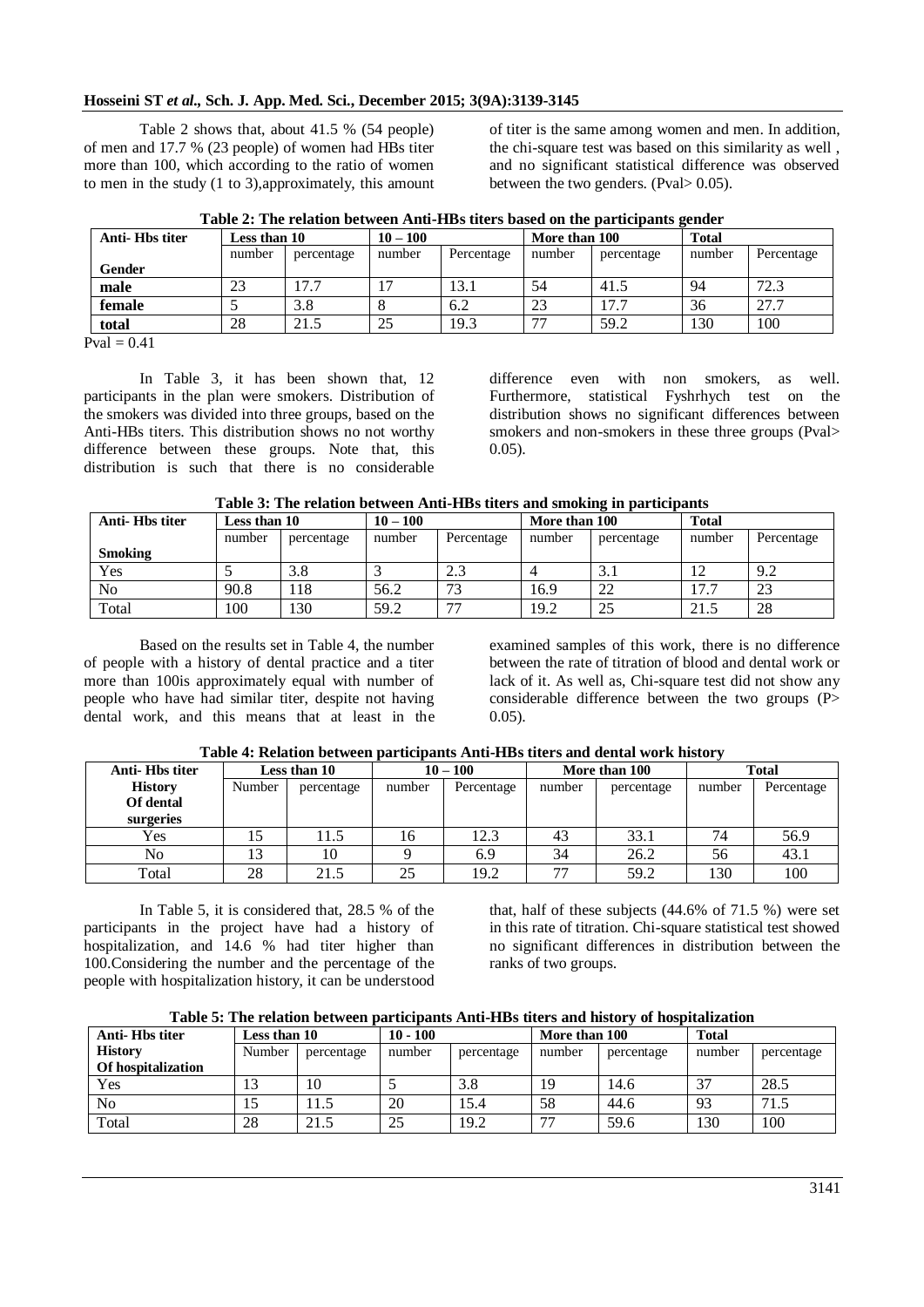#### **Hosseini ST** *et al.,* **Sch. J. App. Med. Sci., December 2015; 3(9A):3139-3145**

It can be observed from Table 6 that, 23.1 % of participants in this work had history of mucus secreted by the blood of the patient or someone else, and 14.6% of these people and also the 44.6 % of group without

such a history, had titer higher than 100. At last, the chisquare test showed no significant differences between the distributions of ratings in two groups.

#### **Table 6: The relation between participants Anti-HBs titers and history of blood splattering and contact of it with person's Mucosa**

| Anti-Hbs titer          | Less than 10 |            | $10 - 100$ |            | More than 100 |            | <b>Total</b> |            |
|-------------------------|--------------|------------|------------|------------|---------------|------------|--------------|------------|
|                         | number       | percentage | number     | percentage | number        | percentage | number       | percentage |
| <b>History of</b>       |              |            |            |            |               |            |              |            |
| blood<br>Exposure<br>to |              |            |            |            |               |            |              |            |
| mucus secretion         |              |            |            |            |               |            |              |            |
| Yes                     |              | 4.6        |            | 3.8        | 19            | 14.6       | 30           | 23.1       |
| No                      | 22           | 16.9       | 20         | 15.4       | 58            | 44.6       | 100          | 76.0       |
| Total                   | 28           | 21.5       | 25         | 19.2       | 77            | 59.2       | 130          | 100        |

Table7, shows the distribution of individuals with history of living together with people who had hepatitis HBs, based on their titration. Fisher's test did not indicate any correlation between the groups (P>  $0.05$ ).

#### **Table 7: Relation between participants Anti-HBs titers and history of living with a person with hepatitis B**

| Anti-Hbs titer        | Less than 10 |            | $10 - 100$ |            | More than 100 |            | <b>Total</b> |            |
|-----------------------|--------------|------------|------------|------------|---------------|------------|--------------|------------|
| History               | number       | percentage | number     | percentage | number        | percentage | number       | percentage |
| Of living with        |              |            |            |            |               |            |              |            |
| Person with hepatitis |              |            |            |            |               |            |              |            |
| B                     |              |            |            |            |               |            |              |            |
| Yes                   |              |            |            | 0.8        |               | 0.8        |              | 1.6        |
| N <sub>o</sub>        | 28           | 21.5       | 24         | 18.5       | 76            | 85.5       | 128          | 98.5       |
| Total                 | 28           | 21.5       | 25         | 19.2       | 77            | 59.2       | 130          | 100        |

Table 8 shows the age distribution of project participants based on their HBs titers. Chi-square

statistics did not show any correlation between the groups  $(P> 0.05)$ .

|                            |        | Table 8: The relation of Anti-HBs titers and participants' age |              |
|----------------------------|--------|----------------------------------------------------------------|--------------|
| $\overline{1}$ agg than 10 | 10 100 | $M$ <sub>ana</sub> than $100$                                  | $T_{\alpha}$ |

| Anti-Hbs titer     | Less than 10 |            | $10 - 100$ |            | More than 100 |            | <b>Total</b> |            |
|--------------------|--------------|------------|------------|------------|---------------|------------|--------------|------------|
| age                | number       | percentage | number     | percentage | number        | percentage | number       | percentage |
| Less than 30 years | 12           | 9.2        |            | 14.6       | 48            | 36.9       | 79           | 60.8       |
| $30 - 45$ years    | 14           | 10.8       |            | 3.8        | 23            | 17.7       | 42           | 32.3       |
| More than 45 years |              |            |            | 0.8        |               | 4.6        |              | 6.9        |
| Total              | 28           | 21.5       | 25         | 19.2       | 77            | 59.2       | 130          | 100        |

In Table 9 weight of the project participants is ranked into groups with15 kg difference, and it is distributed in three groups with Anti-HBs titers. Fisher's test that was performed to assess the relation between weight and titration rank showed no significant correlation  $(P> 0.05)$ .

| Table 9: The relation between Anti-HBs titers and weight |  |  |
|----------------------------------------------------------|--|--|
|                                                          |  |  |

| <b>Anti-Hbs titer</b> | Less than 10 |            | $10 - 100$ | More than 100 |        | <b>Total</b> |        |            |
|-----------------------|--------------|------------|------------|---------------|--------|--------------|--------|------------|
|                       | number       | percentage | number     | percentage    | number | percentage   | number | Percentage |
| weight                |              |            |            |               |        |              |        |            |
| Less than 45 Kg       |              | 2.3        | $\theta$   |               |        | 2.3          | h      | 4.6        |
| 45 - 50 $Kg$          | 8            | 6.2        | Q          | 6.9           | 23     | 17.7         | 40     | 30.8       |
| 60-75 Kg              | 8            | 6.2        | 6          | 4.6           | 27     | 20.8         | 41     | 31.5       |
| $75 - 90$ Kg          | 6            | 4.6        |            | 5.4           | 20     | 15.4         | 33     | 25.4       |
| More than 90 Kg       | 3            | 2.3        |            | 2.3           | 4      | 3.1          | 10     | 7.7        |
| Total                 | 28           | 21.5       | 25         | 19.2          | 77     | 59.2         | 130    | 100        |
| $D_{rad} > 0.50$      |              |            |            |               |        |              |        |            |

Pval>0.58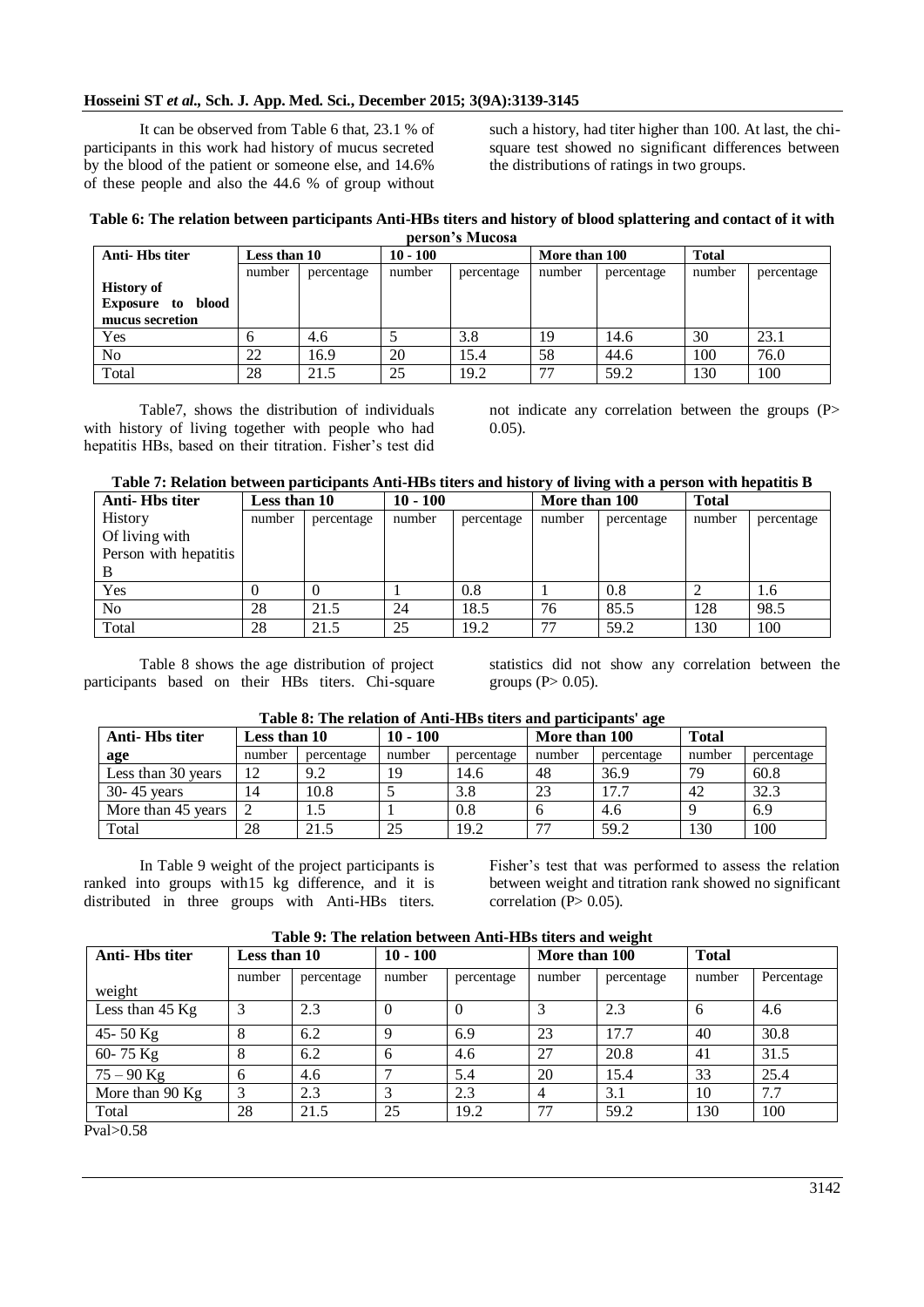Table 10, shows the distribution of the latest vaccination time in groups based on the Anti-HBs titers. As it can be seen from the Table, only 5.8 percent had less than 3 months passing time over the last vaccination, while near a year had passed over the last

vaccination of more than 83 % of the participants and 43% of these individuals had the titers above 100. In total, assessment of the relationship between the distributions of groups using Fisher's statistical test showed no considerable correlation  $(P> 0.05)$ .

**Table 10: The relation between Anti-HBs titers and the time passed over the latest vaccination of participants**

| <b>Anti-Hbs titer</b>         | Less than 10 |            | $10 - 100$     |            | More than 100  |            | <b>Total</b>   |            |
|-------------------------------|--------------|------------|----------------|------------|----------------|------------|----------------|------------|
| The<br>time                   | number       | Percentage | number         | percentage | number         | percentage | number         | percentage |
| passed over                   |              |            |                |            |                |            |                |            |
| the<br>latest                 |              |            |                |            |                |            |                |            |
| vaccination                   |              |            |                |            |                |            |                |            |
| Less than 3 months            | 2            | 1.5        | 2              | 1.5        | 7              | 5.4        | 11             | 8.5        |
| 4-6 months                    |              | 0.8        | 1              | 0.8        | $\overline{c}$ | 1.5        | $\overline{4}$ | 3.1        |
| $7-12$ months                 | 3            | 2.3        | $\Omega$       | $\Omega$   | 3              | 2.3        | 6              | 4.6        |
| 13-24 months                  | 2            | 1.5        | 2              | 1.5        | 9              | 6.9        | 13             | 10         |
| $25 - 50$ months              | 6            | 4.6        | 13             | 10         | 35             | 26.9       | 54             | 41.5       |
| $61 - 120$ months             | 8            | 6.2        | 3              | 2.3        | 12             | 9.2        | 23             | 17.7       |
| 120<br>More<br>than<br>months | 6            | 4.6        | $\overline{4}$ | 3.1        | 9              | 6.9        | 19             | 14.6       |
| Total                         | 28           | 21.5       | 25             | 19.2       | 77             | 59.2       | 130            | 100        |

Pval=0.46

Table 11 shows that 33.8 of participants of the project have had a history of needle stick. But this point had no significant effect on the amount of their antibody

titer. Chi-square test showed no statistical correlation between the history of needle and the amount of people's titers  $(P> 0.05)$ .

| Table 11: The relation between history of needle stick and Anti-HBs titers in participating people |  |
|----------------------------------------------------------------------------------------------------|--|
|----------------------------------------------------------------------------------------------------|--|

| Anti-Hbs titer | Less than 10 |            | $10 - 100$ |            | More than 100 |            | <b>Total</b> |            |
|----------------|--------------|------------|------------|------------|---------------|------------|--------------|------------|
| <b>History</b> | number       | percentage | number     | percentage | number        | percentage | number       | Percentage |
| Of             |              |            |            |            |               |            |              |            |
| needle stick   |              |            |            |            |               |            |              |            |
| Yes            |              | 6.9        |            | 6.2        | 27            | 20.8       | 44           | 33.8       |
| No.            | 19           | 14.6       | 17         | 13.1       | 50            | 38.5       | 86           | 66.2       |
| Total          | 28           | 21.5       | 25         | 19.2       | 77            | 59.2       | 130          | 100        |

In Table 12, It has been shown that, only 3.8% of the participants have expressed the history of Begin their past. Fisher's statistical test indicated no

considerable relation between the distribution of people in terms of their H big history and amount of titration  $(P> 0.05)$ .

**Table 12: The relationship between Anti-HBs titers and H big history**

| Anti-Hbs titer | Less than 10 |            | $10 - 100$ |            | More than 100 |            | <b>Total</b> |            |  |
|----------------|--------------|------------|------------|------------|---------------|------------|--------------|------------|--|
|                | number       | percentage | number     | percentage | number        | percentage | number       | Percentage |  |
| H big          |              |            |            |            |               |            |              |            |  |
| history        |              |            |            |            |               |            |              |            |  |
| <b>YES</b>     |              | 0.8        |            |            |               | 3.1        |              | 3.8        |  |
| N <sub>O</sub> | 27           | 20.8       | 25         | 19.2       | 73            | 56.2       | 125          | 96.2       |  |
| <b>TOTAL</b>   | 28           | 21.6       | 25         | 19.2       | 77            | 59.3       | 130          | 100        |  |

Table 13 shows that only 3.8 % of the participants had a history of receiving blood or blood products, where this number was in a group with more than 100 titers. Fyshrhych test did not indicate any statistical relation among groups.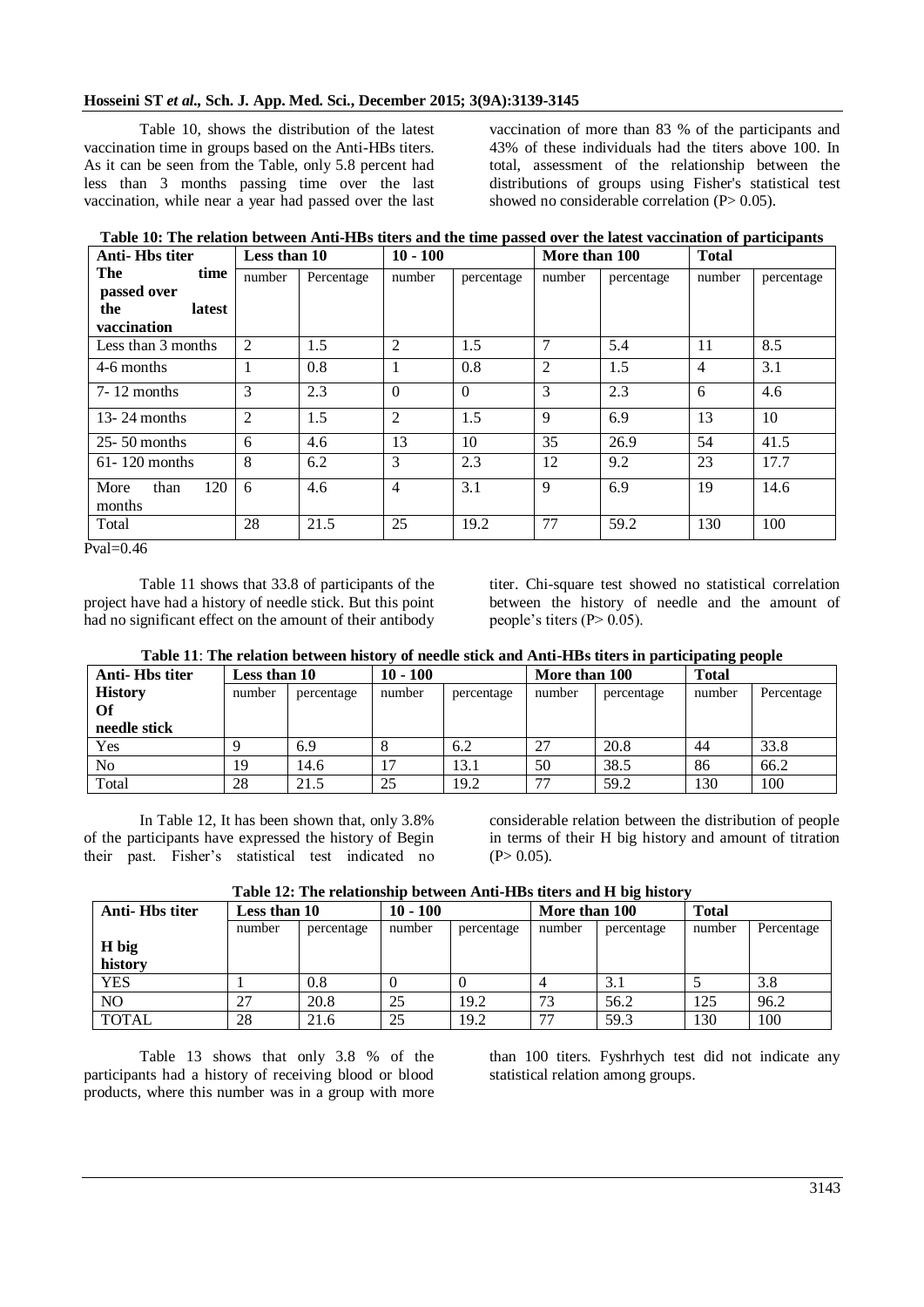| Anti-Hbs titer    | Less than 10 |            | $10 - 100$ |            | More than 100 |            | <b>Total</b> |            |
|-------------------|--------------|------------|------------|------------|---------------|------------|--------------|------------|
|                   | number       | percentage | number     | percentage | number        | percentage | number       | Percentage |
| blood             |              |            |            |            |               |            |              |            |
| or blood          |              |            |            |            |               |            |              |            |
| products          |              |            |            |            |               |            |              |            |
| receiving History |              |            |            |            |               |            |              |            |
| <b>YES</b>        |              |            |            |            |               | 3.8        |              | 3.8        |
| N <sub>O</sub>    | 28           | 21.6       | 25         | 19.2       | 72            | 55.4       | 125          | 96.2       |
| <b>TOTAL</b>      | 28           | 21.6       | 25         | 19.2       | 77            | 59.3       | 130          | 100        |

**Table 13: The relationship between Anti-HBs titers and history of blood or blood products receiving**

As it is shown in Table 14, 15.4 % ( $n = 20$ ) reported having Antibody titer history, which 13.1 % gained titer higher than 100, in contrast, 84.6 % of them had no Antibody titer history, in which more than 40%

of their titers were higher than 100.Statistical test shows major relation between the amount of antibodies of the people and past titers  $(P> 0.05)$ .

**Table 14: Antibody titer check the connection between the headline Anti- imprisonment and a antibody titer check history of participants in the past**

| Anti-Hbs titer           | Less than 10 |            | $10 - 100$ |            | More than 100 |            | <b>Total</b> |            |
|--------------------------|--------------|------------|------------|------------|---------------|------------|--------------|------------|
|                          | number       | percentage | number     | percentage | number        | percentage | number       | Percentage |
| <b>History</b>           |              |            |            |            |               |            |              |            |
| <b>Of Past</b>           |              |            |            |            |               |            |              |            |
| <b>Antibody</b><br>titer |              |            |            |            |               |            |              |            |
| check                    |              |            |            |            |               |            |              |            |
| <b>YES</b>               |              | 2.3        |            |            | 17            | 13.1       | 20           | 15.4       |
| NO.                      | 25           | 19.2       | 25         | 19.2       | 60            | 46.2       | 110          | 84.6       |
| <b>TOTAL</b>             | 28           | 21.6       | 25         | 19.2       | 77            | 59.3       | 130          | 100        |

The results of this study showed that the effectiveness of the vaccine in college students (high titer 10  $U_{\text{MI}}$  against Hepatitis B is 78.4%, in which is 19.2 % (n = 25) had a titer between (10-100 U  $_{\text{MI}}$ ), 59.2% (n = 77) had titers higher than (U  $/M_{\text{H}}$  100) and 21.5% (n = 28) had titers less than  $(10U / m)$ respectively. There was no significant statistical relation between age and gender status with Antibody titer against hepatitis B, in this work, that is similar to the study of Barash *et al*.[13]. In the study of Alimonos *et al* [26] the immunity against hepatitis B in women was higher in comparison to men, in addition, women had produced higher titers of antibodies against hepatitis B compared to men, that is contrary to our study. The reason of this difference can be related to less number of the women compared to men in our study (one to three).

In this study, no significant relation between smoking and Anti HBs titers status was found, that is similar to Alimonos *et al* study[26]. There was no considerable difference between Anti HBs titers status and the time passed over the last vaccination of patients, that was considered up to 120 months in this work, so that, it was passed less than three months over the last vaccination of only 8.5% of the participants, while, it was passed more than a year over the last vaccination of more than 74 %of people, and 43% had titers higher

than 100, so the results are consistent with Barash *et al* study[13]. Lack of significant statistical relationship between Anti HBs titers and participants' weight, was another result of this study that was similar to Alimonos *et al*. work[26]. No significant relation was found between Anti HBs titers and history of hepatitis among first degree relatives, history of dental works, hospitalization, blood spattering and contact with person's mucosa, in this study. Moreover, 15.4 % ( $n =$ 20) of patients of this study measured their antibody titer previously, that was not found any similar study in this matter.

#### **CONCLUSION:**

The high safety levels of healthcare staffs can cause reduce of infections among them. According to this study, the majority of considered students have no acceptable safety level against hepatitis B. However, some of the study individuals have no immunity against the virus that they should be taken revaccination as soon as possible. On the other hand, only 15.4% of people of project had measured their titers; therefore, it is essential to check the antibody titer of hepatitis, one to three months after the initial vaccination to ensure the response to the vaccine in people with high risk of exposure to the virus.

#### **REFERENCE:**